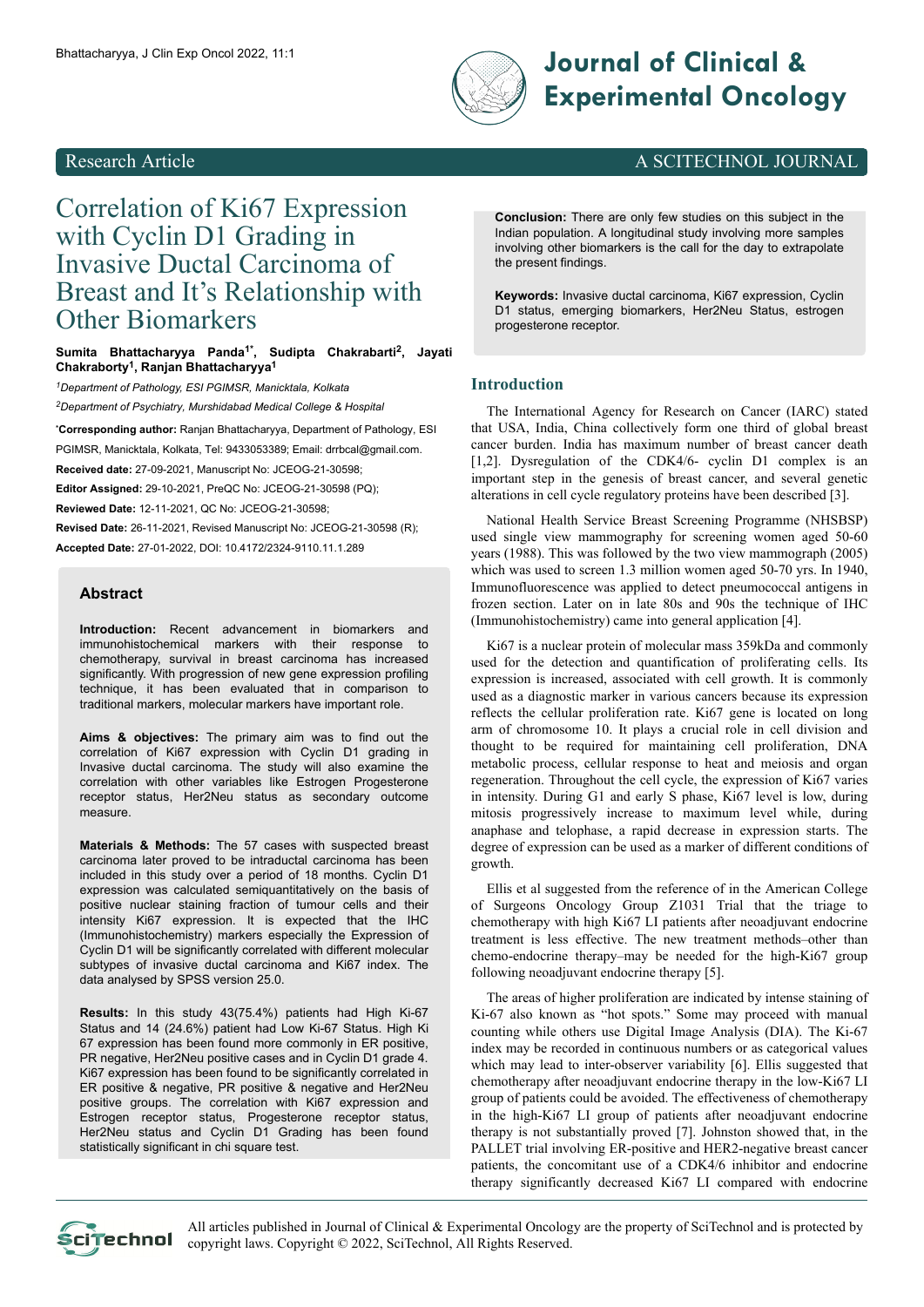therapy alone. But there was no clinical response difference was observed between patients treated with concomitant CDK4/6 inhibitor and endocrine therapy versus endocrine mono therapy [8].

The efficacy of post-neo adjuvant endocrine therapy with a CDK4/6 inhibitor in the residual high-Ki67LI group of patients with ERpositive and HER2-negative breast cancer are demands clinical trials using CDK 4/6 inhibitor in the neo adjuvant setting. The significant correlation between the expression of CCND1 and Ki67 LI following neo adjuvant endocrine therapy has been found. CCND1 acts as a stimulator in the cell cycle in breast cancer by binding to cyclindependent kinase 4/6 (CDK4/6). 55 Various recent research works have suggested the efficacy of CDK 4/6 inhibitor in endocrine therapy-resistant metastatic breast cancer. The concomitant use of a CDK4/6 inhibitor and endocrine therapy in neo adjuvant treatment is known to markedly decrease Ki67 LI [9].

#### **Materials and Methods**

The consecutive 57 samples who are meeting all over a period of 18 months have been included for the study in a tertiary care set up of a centralized institute. The written informed consent has been obtained from the patients or their legal guardians. Samples has been included which have been received by the department during the study period. Those who have been diagnosed as breast carcinoma clinically and have submitted either mastectomy /lumpectomy specimen to the department have been included in the study and after screening confirmed intraductal carcinoma cases are being analyzed. The cases with presence of fixation artifact, other types of benign / malignant breast tumor besides invasive duct carcinoma, patients who have received any kind of chemotherapy / radiotherapy /contemporary treatment and the cases where the written informed consent couldn't be obtained are excluded from the study. The study has been approved by institutional review board.

The primary outcome measure was to evaluate the correlation between Cyclin D1 statuses of IDC (Intraductal carcinoma) with different biomarkers of carcinoma of breast. As secondary outcome measures, the correlation with other variables other variables like Estrogen Progesterone receptor status, Her2Neu status has been analyzed. For statistical analysis data were entered and analyzed by SPSS (Statistical Package for the Social Sciences) software (version 25.0; SPSS Inc., Chicago, IL, USA) [10].

#### **Results**

| V<br>a<br>ri<br>a<br>þ<br>le       | E<br>R<br>٠<br>%               | Е<br>R<br>$\blacksquare$<br>%  | P<br>R<br>٠<br>%                                 | P<br>R<br>٠<br>%                         | н<br>е<br>r<br>$\overline{2}$<br>P<br>$\mathbf{o}$<br>s | н<br>е<br>r<br>$\overline{2}$<br>N<br>e<br>g<br>(<br>$\%$<br>) | н<br>е<br>r<br>$\mathbf{2}$<br>Е<br>q<br>u<br>iv<br>$\int\limits_{\gamma_0}$<br>) | C<br>У<br>cl<br>i<br>n<br>D<br>1<br>G<br>r<br>1<br>(<br>$\dot{\gamma_{\rm o}}$<br>) | C<br>y<br>cl<br>i.<br>n<br>D<br>$\mathbf{1}$<br>G<br>r<br>$\overline{\mathbf{2}}$<br>$\overline{(}$<br>$\%$<br>) | С<br>y<br>cl<br>Î.<br>n<br>D<br>1<br>G<br>r<br>3<br>(<br>%<br>) | C<br>y<br>cl<br>i<br>n<br>D<br>1<br>G<br>r<br>4<br>(<br>%<br>) | C<br>у<br>cl<br>Î.<br>n<br>D<br>1<br>G<br>r<br>5<br>(<br>%<br>) |
|------------------------------------|--------------------------------|--------------------------------|--------------------------------------------------|------------------------------------------|---------------------------------------------------------|----------------------------------------------------------------|-----------------------------------------------------------------------------------|-------------------------------------------------------------------------------------|------------------------------------------------------------------------------------------------------------------|-----------------------------------------------------------------|----------------------------------------------------------------|-----------------------------------------------------------------|
| Κ<br>Ĺ<br>6<br>$\overline{7}$<br>Η | $\overline{2}$<br>4<br>4<br>2. | 1<br>9<br>(<br>$\dot{3}$<br>3. | $\overline{2}$<br>$\overline{1}$<br>(<br>3<br>6. | 2<br>$\overline{c}$<br>-<br>3<br>8.<br>5 | $\overline{2}$<br>2<br>(<br>3<br>8.                     | 1<br>4<br>(<br>$\overline{2}$<br>4.                            | 6<br>(<br>1<br>0.<br>5<br>$\mathcal{E}$                                           | 5(<br>8.<br>$\overline{7}$<br>)                                                     | 5(<br>8.<br>$\overline{7}$<br>$\mathcal{E}$                                                                      | 3(<br>5.<br>2<br>)                                              | $\overline{c}$<br>2<br>$\overline{(}$<br>3<br>8.               | 7(<br>1<br>2.<br>3<br>$\lambda$                                 |

| ig<br>h                      | 1                                    | 3        | 8                                    |         | 5            | 5                    |               |               |                    |               | 5                          |  |
|------------------------------|--------------------------------------|----------|--------------------------------------|---------|--------------|----------------------|---------------|---------------|--------------------|---------------|----------------------------|--|
| Κ<br>i6<br>7<br>$\circ$<br>W | 1<br>3(<br>$\overline{2}$<br>2.<br>8 | )1<br>.7 | 1<br>3(<br>$\overline{2}$<br>2.<br>8 | 1.<br>7 | 1<br>1.<br>7 | 2(<br>$\overline{2}$ | 2(<br>3.<br>5 | 1(<br>1.<br>7 | 9(<br>1<br>5.<br>7 | 1(<br>1.<br>7 | 3(<br>5.<br>$\overline{2}$ |  |

**Table 1:** Relationship of different biomarkers and with Ki67 protein expression.

| Variable                         | <b>ER Positive N</b><br>$(\% )$ | <b>ER Negative N</b><br>(%) | <b>Marginal</b><br>Column Totals<br>$N(\%)$ |
|----------------------------------|---------------------------------|-----------------------------|---------------------------------------------|
| Ki67 High                        | 24 (55.8)                       | 19 (44.2)                   | 43 (100.0)                                  |
| Ki67 Low                         | 13 (92.8)                       | 1(7.2)                      | 14 (100.0)                                  |
| Marginal<br>Row<br><b>Totals</b> | 37 (64.9)                       | 20(35.1)                    | 57 (100.0)                                  |

**Table 2:** Correlation between ER Pos & ER Neg cases with high & low Ki67 expression.

The  $\chi$ 2 (chi-square statistic) is 6.3629. The p-value is 0.011653. Significant at p<0.05.

| Variable  | <b>PR</b><br><b>Positive</b><br>$N(\%)$ | <b>Negative</b><br>PR<br>$N(\%)$ | <b>Marginal</b><br>Column<br>Total<br>$N(\%)s$ |
|-----------|-----------------------------------------|----------------------------------|------------------------------------------------|
| Ki67 High | 21(48.8)                                | 22(51.2)                         | 43(100.0)                                      |
| Ki67 Low  | 13(92.8)                                | 1(7.1)                           | 14 (100.0)                                     |

**Table 3:** Correlation between PR positive & PR negative cases with high & low Ki67 expression.

| Variable         | Her2Neu<br>Pos $N(\%)$ | Her2Neu<br>Neg $N(\%)$ | Her2Neu<br>Equivocal<br>$N(\% )$ | <b>Row Totals</b><br>$N(\%)$ |
|------------------|------------------------|------------------------|----------------------------------|------------------------------|
| High Ki67        | 22(52.4)               | 14(33.3)               | 6(14.3)                          | 42 (100.0)                   |
| Low Ki67         | 1(6.67)                | 12(80.0)               | 2(13.33)                         | 15 (100.0)                   |
| Column<br>Totals | 23(40.4)               | 26(45.6)               | 8(14.0)                          | 57 (100.0)                   |



 $High$  Elow



Figure 1: Break up of Ki67 status of the sample.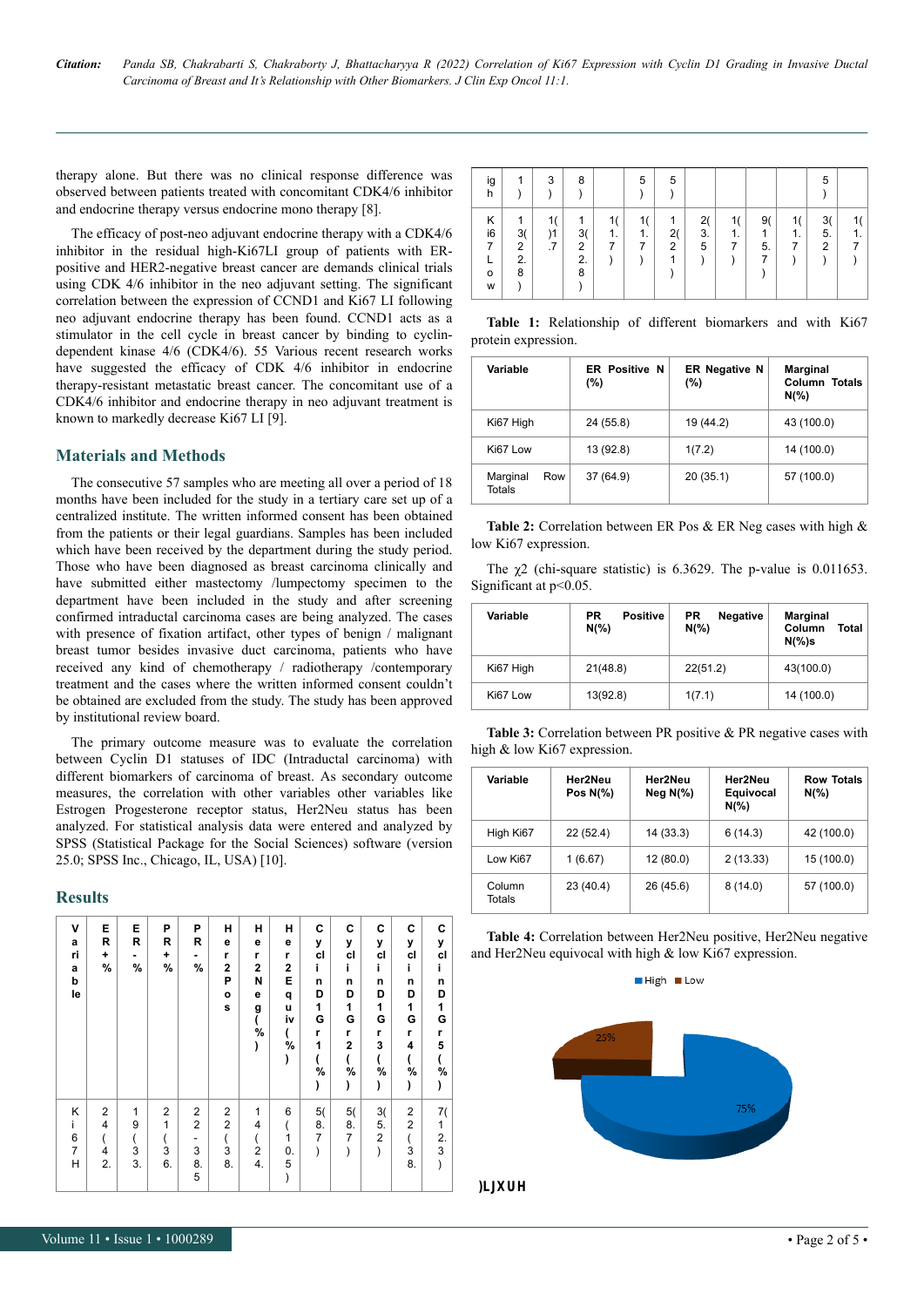*Citation: Panda SB, Chakrabarti S, Chakraborty J, Bhattacharyya R (2022) Correlation of Ki67 Expression with Cyclin D1 Grading in Invasive Ductal Carcinoma of Breast and It's Relationship with Other Biomarkers. J Clin Exp Oncol 11:1.*

In the present study, 43 (75.4%) patients had High Ki-67 Status and 14 (24.6%) patient had Low Ki-67 Status Figure 1. High Ki 67 expression has been found more commonly in ER positive (n: 24, 42.1%), PR negative cases (n: 22, 38.5%), Her2Neu positive cases (n: 23, 40.3%), Cyclin D1 grade 4 (n: 22, 38.5%) cases Table 1. The correlation between ER positive and ER negative tumours with Ki67 High and Ki 67 low expression by chi square test has been done in this sample and it has been found statistically significant (0: 6.3629, p: 0.01\*) Table 2. The Ki67 expression is high in n: 21 PR positive cases and n: 22, PR negative cases, whereas Ki67 expression is low in n: 13 PR positive cases and n: 1 PR negative cases. The chi square test shows significance with  $p \le 0.05$  Table 3. High Ki67 biomarker expression has been found in n: 22 Her2Neu Positive group, n: 14 Her2Neu negative group and n: 6 Her2Neu equivocal groups. Low Ki67 expression has been observed in n: 1 Her2Neu Positive, 12 Her2Neu negative and 2 Her2Neu equivocal groups. The chi square test shows significance with p value 0.04 Table 4 [11,12].

|                     | <b>Cyclin D1 Status</b> |             |             |             |             |              |  |  |  |  |
|---------------------|-------------------------|-------------|-------------|-------------|-------------|--------------|--|--|--|--|
| Variabl<br>е        | Grade-<br>1             | Grade-<br>2 | Grade-<br>3 | Grade-<br>4 | Grade-<br>5 | <b>TOTAL</b> |  |  |  |  |
| High<br><b>Ki67</b> | 583.3                   | 5 3 5.7     | 375.0       | 22<br>88.0  | 8<br>100.0  | 43<br>75.4   |  |  |  |  |
| Low<br><b>Ki67</b>  | 1 1 6.7                 | 964.3       | 1 25.0      | 3 1 2 .0    | 0.0.0       | 14<br>24.6   |  |  |  |  |
| <b>TOTAL</b>        | 6<br>100.0              | 14<br>100.0 | 4<br>100.0  | 25<br>100.0 | 8<br>100.0  | 57<br>100.0  |  |  |  |  |

**Table 5:** Correlation between different grades of Cyclin D1 with high & low Ki67 expression.



**Figure 2:** Break up different grades of cyclin D1 cases with Ki67 expression.

In Cyclin D1 Grade-1 Group, (n: 5, 83.3%) patients had High Ki-67 Status and (n: 1, 16.7%) patients had Low Ki-67 Status. In Grade-2 Group, (n: 5, 35.7%) patients had High Ki-67 Status and (n: 9, 64.3%) patients had Low Ki-67 Status. In Grade-3 Group, (n: 3, 75.0%) patients had High Ki-67 Status and (n: 1, 25.0%) patients had Low Ki-67 Status. In Grade-4 Group, (n: 22, 88.0%) patients had High Ki-67 Status and (n: 3, 12.0%) patients had Low Ki-67 Status. In Grade-5 Group, (n: 8,100.0%) patients had High Ki-67 Status. The association of Ki-67 Status *vs* group was statistically significant (p: 0.0021) Table 5, Figure 2.

**MOLECULAR CLASSIFICATION**

| Variable<br>s | HER <sub>2</sub> | LA       | LВ       | ΤN       | <b>TOTAL</b> |
|---------------|------------------|----------|----------|----------|--------------|
| Ki<br>67High  | 11 100.0         | 0.0.0    | 23 92.0  | 9 9 0.0  | 4375.4       |
| Ki67 Low      | 0.0.0            | 11 100.0 | 28.0     | 1 10.0   | 14 24 6      |
| <b>TOTAL</b>  | 11 100.0         | 11 100.0 | 25 100.0 | 10 100.0 | 57 100.0     |

**Table 6:** Association between Ki-67 Status: Molecular Classification.



**Figure 3:** Ki67 status *vs* Molecular Classification.

In HER2 Group, (n: 11, 100.0%) patients had Ki-67 Status. In LA Group, (n: 1, 100.0%) patient had Ki-67 Status. In LB Group, (n: 23, 92.0%) patients had Ki-67 Status and (n: 2, 8.0%) patients had Ki-67 Status. In TN Group, (n: 9, 90.0%) patients had Ki-67 Status and (n: 1, 10.0%) patients had Ki-67 Status. The association of Ki-67 Status vs group was statistically significant (p<0.0001) Table 6, Figure 3.

#### **Discussion**



**Figure 4:** Ki67 with 70% expression (40X view).

The pre-treatment Ki67 LI had been found to be significant prognostic and predictive factor for the efficacy of neo adjuvant chemo-endocrine therapy. The Ki67 LI is a useful biomarker for evaluating tumor proliferation Figure 4. 11,12 It has been reported in literature that Ki67 LI (Labeling index) after neo adjuvant endocrine therapy against ER-positive and HER2-negative breast cancer is a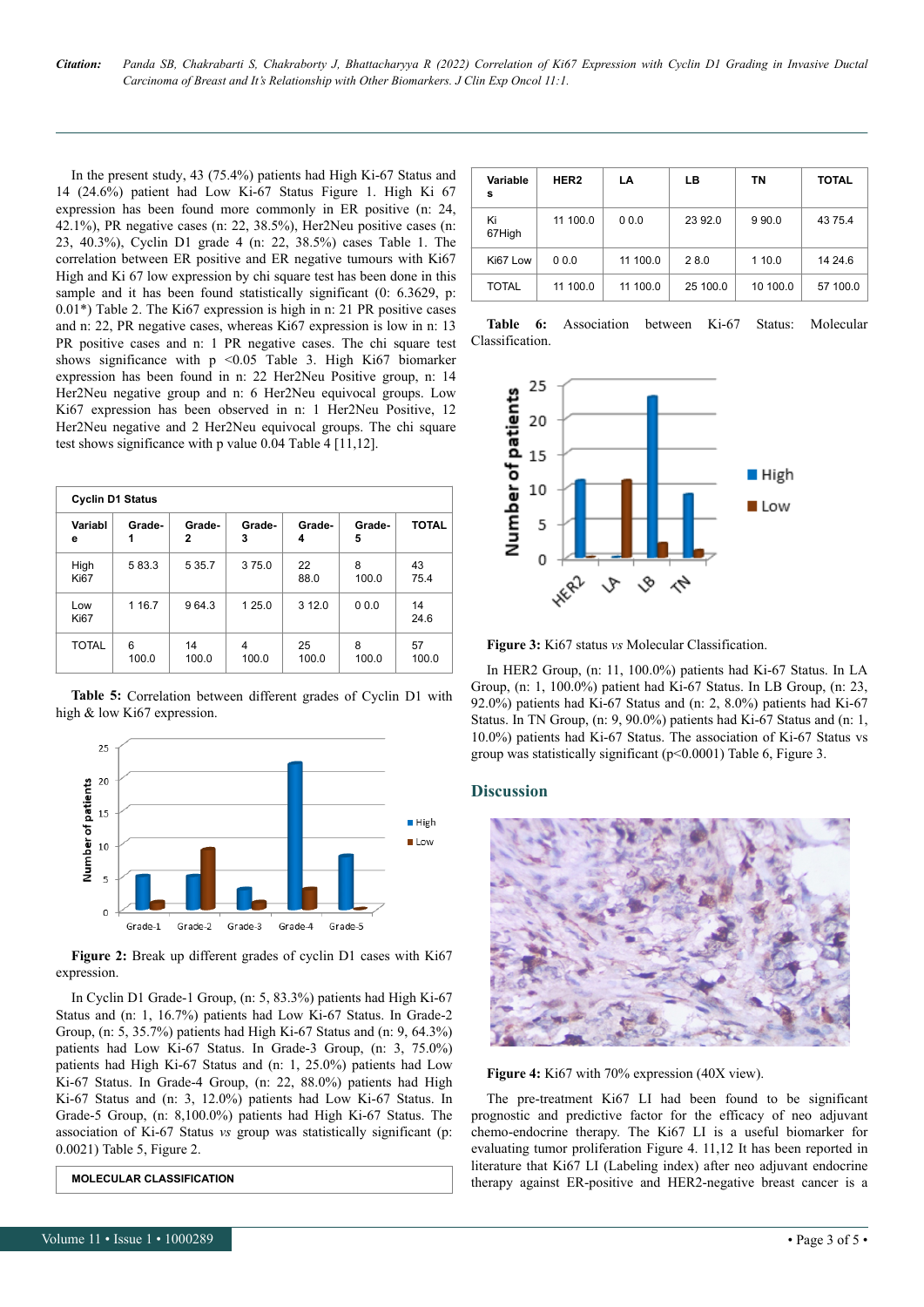very important prognostic factor in carcinogenesis of breast cancer [13,14].

Zhou CJ et al 2009 investigated the expression and association of ER, Ki-67 and cyclinD1 in Usual Ductal Hyperplasia (UDH), Atypical Ductal Hyperplasia (ADH) and Ductal Carcinoma In Situ (DCIS) in the breast. The sample included 56 cases of pre-cancerous lesions which were surgically excised and the Immuno Histo Chemistry (IHC) was used to determine the expression of ER, Ki-67 and cyclinD1. The double-labeling immunofluorescence technique was used to found coexpression of ER and Ki-67. The expression and distribution of ERpositive cells were significantly different in UDH, ADH and DCIS (Ductal Carcinoma In Situ). The ER-positive cells were much more in UDH than in normal TDLUs (Terminal Duct Lobular Units). The distribution of ER-positive cells interspersed amid ER-negative cells within UDH. However, the ER positive cells showed marked increases in ADH and low grade nuclear DCIS ( $P \le 0.05$ ), distributing in almost all constituent cells. The expression of ki-67 and cyclin D1 were significantly different between UDH and DCIS (P<0.05), and a positive correlation was found between expression of Ki-67 and morphological classification of pre-cancerous lesions (r: 0.3522, P<0.05) as well as cyclinD1 (r: 0.3901, P<0.05). Double-labeling immunofluorescence showed that there was no co-expression of ER and Ki-67 in normal breast tissue. The co-expression of the two markers was found in ADH and increased in DCIS. Overexpression of ER, Ki-67 and cyclinD1 significantly accompanies the transition of normal cells and UDH to ADH and DCIS [15].

The Cyclin D1 expression can be divided into five grades according to positive nuclear staining fraction of tumour cells (%). Grade 0 denotes no staining followed by Grade 1 (1-5%), Grade 2 (6-10%), Grade 3 (11-25%), Grade 4 (26-50%) and Grade 5 (51-100%) [16]. Expression of cyclin D1 has been found to be correlated with Ki-67 expression, but not correlated with pRb and p53 expression [17]. Reis-Filho JS et al. also noted that when MIB index is high for Ki67 expression, CCND1 gene is not getting amplified and Cyclin D1 value is low [18].

The present study revealed the most cases with High Ki67 expression are associated with ER positive, PR negative and Her2Neu positive cases which can be a significant decision making factor for formulating therapeutic strategy and predicting prognosis. Well differentiated DCIS usually have lower Ki67 level and vice versa. By automated image analysis, multiple DCIS samples have proved that the invasion is directly associated with Ki67 expression and inversely associated with ER, PR and Her2 expression [19].

#### **Conclusion**

Despite intensive studies on biomarkers to find out and predict the progression of DCIS as well as recurrence needs robust development of biomarkers and this phase is still in infancy [20]. The comprehensive systemic review over 10 years revealed that the therapeutic decision making process may be revolutionized with availability of biomarkers. The present study has some drawbacks. The other varieties of invasive breast carcinoma like lobular carcinoma, metaplastic, medullary carcinoma have not been studied. A follow up longitudinal study with higher sample size and more biomarkers will be helpful to extrapolate the findings of present study. The findings of the present study may help for future research, will add scientific values with current understandings and can be extrapolated with larger sample size. The determination of the biological markers will be helpful to predict responsiveness to therapy. Besides this emerging biomarker will enable subgrouping of breast carcinoma and will aid more effective treatment and ease up the therapeutic decision making process.

#### **References**

- 1. Patil VW, Singhai R, Patil AV, Gurav PD (2011) [Triple-negative](https://www.dovepress.com/triple-negative-er-pgr-her-2neu-breast-cancer-in-indian-women-peer-reviewed-fulltext-article-BCTT) [\(ER, PR, HER-2/neu\) breast cancer in Indian women.](https://www.dovepress.com/triple-negative-er-pgr-her-2neu-breast-cancer-in-indian-women-peer-reviewed-fulltext-article-BCTT) Breast Cancer: Targets and Therapy 3: 9-19.
- 2. Siegel RL, Miller KD, Jemal A (2020) [Cancer statistics 2020](https://acsjournals.onlinelibrary.wiley.com/doi/10.3322/caac.21590). CA Cancer J Clin 70: 7–30.
- Lin H, Huang JF, Qiu JR, Zhang HL, Tang XJ, et al. (2013) [Significantly up regulated TACSTD2 and Cyclin D1 correlate](https://www.sciencedirect.com/science/article/abs/pii/S0014480012001189) [with poor prognosis of invasive ductal breast cancer](https://www.sciencedirect.com/science/article/abs/pii/S0014480012001189). Exp Mol Pathol 94: 73-8.
- 4. Elmore JG, Armstrong K, Lehman CD, Fletcher SW (2005) [Screening for breast cancer.](https://jamanetwork.com/journals/jama/fullarticle/200479) JAMA 293: 1245-1256.
- 5. Ellis MJ, Suman VJ, Hoog J, Goncalves T [Ki67 Proliferation](https://profiles.wustl.edu/en/publications/ki67-proliferation-index-as-a-tool-for-chemotherapy-decisions-dur) [index as a tool for chemotherapy decisions during and after](https://profiles.wustl.edu/en/publications/ki67-proliferation-index-as-a-tool-for-chemotherapy-decisions-dur) [neoadjuvant aromatase inhibitor treatment of breast cancer:](https://profiles.wustl.edu/en/publications/ki67-proliferation-index-as-a-tool-for-chemotherapy-decisions-dur) [Results from the american college of surgeons oncology group](https://profiles.wustl.edu/en/publications/ki67-proliferation-index-as-a-tool-for-chemotherapy-decisions-dur) [Z1031 trial.](https://profiles.wustl.edu/en/publications/ki67-proliferation-index-as-a-tool-for-chemotherapy-decisions-dur) J Clin Oncol 35:1061-1069.
- 6. [Koopman](https://www.ncbi.nlm.nih.gov/pubmed/?term=Koopman%20T%5BAuthor%5D&cauthor=true&cauthor_uid=29349710) T, Buikema HJ, Hollema H, De-Bock GH, Van-Der-Veg B (2018) [Digital image analysis of Ki67 proliferation index](https://link.springer.com/article/10.1007/s10549-018-4669-2) [in breast cancer using virtual dual staining on whole tissue](https://link.springer.com/article/10.1007/s10549-018-4669-2) [sections: clinical validation and inter-platform agreement](https://link.springer.com/article/10.1007/s10549-018-4669-2). [Breast](https://www.ncbi.nlm.nih.gov/pmc/articles/PMC5882622/) [Cancer Res Treat](https://www.ncbi.nlm.nih.gov/pmc/articles/PMC5882622/) 169: 33–42.
- 7. Ellis MJ (2017) [Lessons in precision oncology from neoadjuvant](https://www.sciencedirect.com/science/article/abs/pii/S0960977617305118) [endocrine therapy trials in ER+ breast cancer.](https://www.sciencedirect.com/science/article/abs/pii/S0960977617305118) Breast 34: S104– S107. 10.1016/j.breast.2017.06.039.
- 8. Johnston S, Puhalla S, Wheatley D, Ring A, Barry P, et al. (2019) [Randomized phase II study evaluating palbociclib in](https://pure.qub.ac.uk/en/publications/randomized-phase-ii-study-evaluating-palbociclib-in-addition-to-l) [addition to letrozole as neoadjuvant therapy in estrogen](https://pure.qub.ac.uk/en/publications/randomized-phase-ii-study-evaluating-palbociclib-in-addition-to-l) [receptor–positive early breast cancer: PALLET trial.](https://pure.qub.ac.uk/en/publications/randomized-phase-ii-study-evaluating-palbociclib-in-addition-to-l) J Clin Oncol 37: 178–189.
- 9. Chow LWC, Morita S, Chow CYC, Ng WK, Toi M (2018) [Neoadjuvant palbociclib on ER+ breast cancer \(N007\): Clinical](https://erc.bioscientifica.com/view/journals/erc/25/2/ERC-17-0396.xml) [response and EndoPredict's value](https://erc.bioscientifica.com/view/journals/erc/25/2/ERC-17-0396.xml). Endocr Relat Cancer 25: 123– 130.
- 10. SPSS (2020) SPSS Inc., Chicago, IL, USA.
- 11. Mohamed S, Yasufuku K, Hiroshima K, Nakajima T, Yoshida S, et al. (2007) [Prognostic implications of cell cycle-related](https://www.karger.com/Article/Fulltext/336462) [proteins in primary resectable pathologic N2 nonsmall cell lung](https://www.karger.com/Article/Fulltext/336462) [cancer.](https://www.karger.com/Article/Fulltext/336462) Cancer 109: 2506-14.
- 12. Shibuya R, Suzuki T, Miki Y, Yoshida K, Moriya T, et al. (2008) [Intratumoral concentration of sex steroids and expression of sex](https://erc.bioscientifica.com/view/journals/erc/15/1/113.xml) [steroid-producing enzymes in ductal carcinoma in situ of human](https://erc.bioscientifica.com/view/journals/erc/15/1/113.xml) [breast.](https://erc.bioscientifica.com/view/journals/erc/15/1/113.xml) Endocr Relat Cancer 15: 113-24.
- 13. Cheang MC, Chia SK, Voduc D (2009) [Ki67 index, HER2 status](https://profiles.wustl.edu/en/publications/ki67-index-her2-status-and-prognosis-of-patients-with-luminal-b-b) [and prognosis of patients with luminal B breast cancer.](https://profiles.wustl.edu/en/publications/ki67-index-her2-status-and-prognosis-of-patients-with-luminal-b-b) J Natl Cancer Inst 101: 736–50.
- 14. Schymik B, Buerger H, Krämer A, Voss U, van der Groep P, et al. (2012) [Is there 'progression through grade' in ductal invasive](https://link.springer.com/article/10.1007/s10549-012-2195-1) [breast cancer?](https://link.springer.com/article/10.1007/s10549-012-2195-1) Breast Cancer Res Treat 135: 693-703.
- 15. Zhou CJ, Zhang QH, Zhang TG, Sun SZ, Li H, (2009) [Expression of ER, Ki-67 and cylinD1 in the pre-cancerous breast](https://link.springer.com/article/10.1007/s12253-008-9100-6) [of Chinese patients](https://link.springer.com/article/10.1007/s12253-008-9100-6). Pathol Oncol Res 15: 153-8.